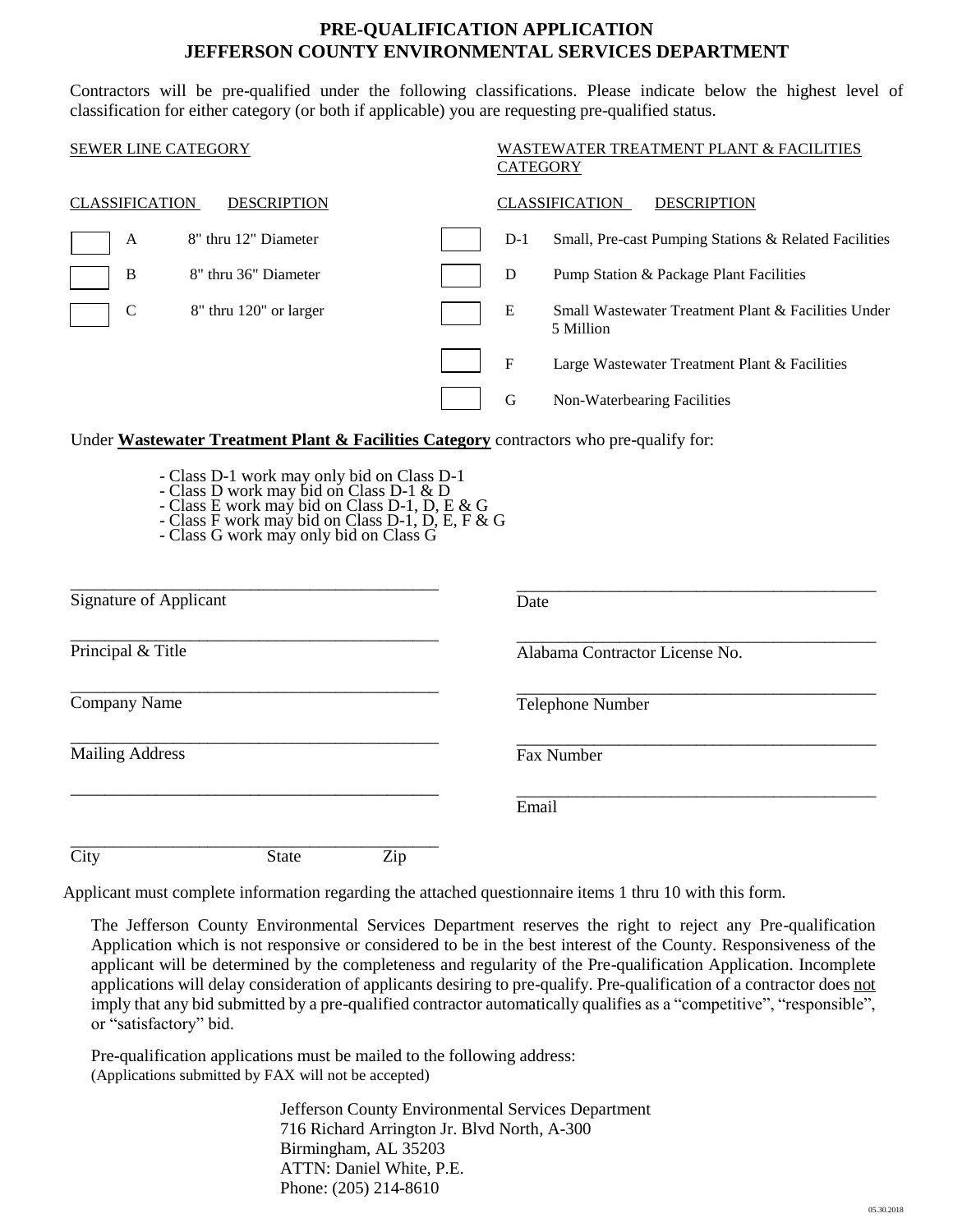## **SUMMARY OF PRE-QUALIFICATION CATEGORIES AND CLASSIFICATIONS**

The Jefferson County Environmental Services Department will designate the pre-qualification required for each project according to the nature of the work including, but not limited to environmental sensitivity, construction difficulty, right-of-way requirements, as well as criteria stated below.

**Sewer Line Category** - Pre-qualification in this category permits a contractor to bid on sewer line projects only according to the following classifications:

#### **Class A - 8" thru 12" Diameter**

Projects identified in this category may contain large diameter sanitary sewer pipe (i.e. 18"), but primarily will be 8" thru 12"

#### **Class B - 8" thru 36" Diameter**

Projects identified in this category may contain larger diameter sanitary sewer pipe (i.e. 42" or 48"), but primarily will be 8" thru 36".

#### **Class C - 8" thru 120" Diameter or Larger**

**Wastewater Treatment Plant & Facilities Category** - Pre-qualification in this category permits a contractor to bid on various wastewater treatment plant and facilities only (i.e. not sewer line projects) according to the following classifications:

#### **CLASS D-1 - Small, Pre-cast Pumping Stations & Related Facilities**

Projects identified in this classification generally include pre-fabricated pump stations. Contractors pre-qualified under this classification cannot bid on projects requiring CLASS D, CLASS E, CLASS F OR CLASS G prequalification.

#### **CLASS D - Pump Stations & Package Plants**

Projects identified in this classification generally include package treatment plants and small cast-in place pump stations. Contractors pre-qualified under this classification may also bid on projects classified as CLASS D-1.

#### **CLASS E - Small Wastewater Treatment Plant & Facilities Under \$5 Million**

Projects identified in this classification generally include small wastewater treatment plant modifications or expansions with construction of cast-in-place concrete water bearing unit processes such as headworks, clarifiers, aeration basins, digesters. Other components of the construction of work include installation of process equipment and yard piping. Some cast-in-place concrete pump stations, or other miscellaneous facilities may be included in this classification. Projects identified in this classification will generally be estimated to cost under \$5 million. Contractors pre-qualified under this classification cannot bid on projects requiring CLASS F pre-qualification status, but may bid on CLASS D-1, CLASS D, AND CLASS G work.

#### **CLASS F - Large Wastewater Treatment Plant & Facilities**

Projects identified in this classification generally include large wastewater treatment plant modifications or expansions with construction of cast-in-place concrete water bearing unit processes such as headworks, clarifiers, aeration basins, digesters. Other components of the construction of work include installation process equipment and yard piping. Projects identified in this classification will generally be estimated to cost above \$5 million. Contractors pre-qualified under this classification may bid on all Wastewater Treatment Plant & Facilities Category projects.

#### **CLASS G** - **Non Water-Bearing Facilities**

Projects identified in this classification exclude the construction of concrete water bearing wastewater treatment unit processes, and generally consists of the construction of wastewater related maintenance facilities, environmental laboratory facilities, and other special projects not generally conforming to Class E or Class F type construction. Contractors pre-qualified under this classification may ONLY bid on projects designated as CLASS G.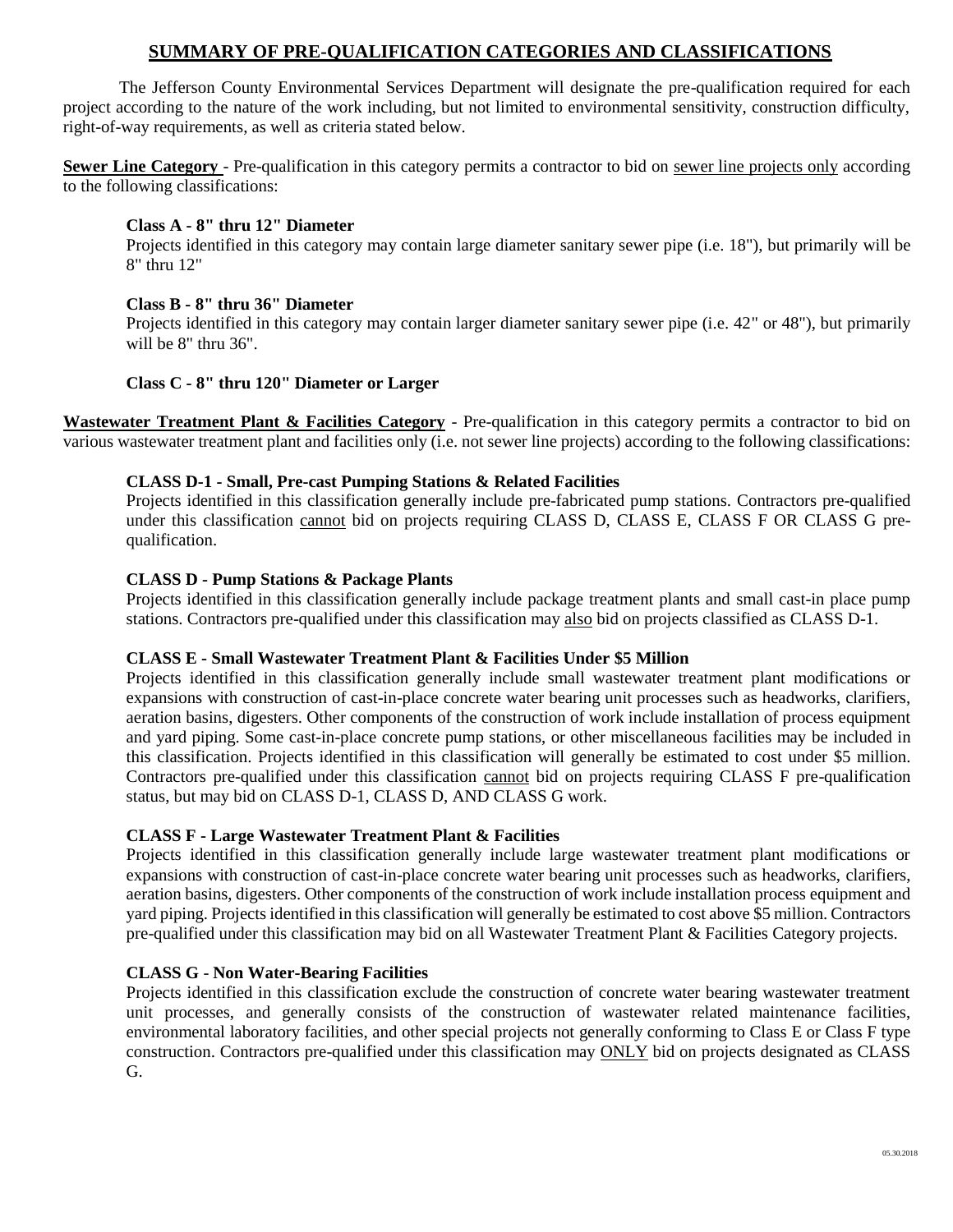# **Jefferson County Environmental Services Department Pre-Qualification Questionnaire**

1. List firm's Headquarters and any other offices that are located in the state of Alabama as follows:

Name: Address: Telephone: Fax:

- 2. List jurisdiction, trade categories, and corresponding license numbers in which your organization is legally qualified to do business.
- 3. Attach a list of all construction projects performed for Jefferson County during the last five (5) years relative to your classification request as follows:

Project name: Project description: Prime Contractor Contract amount Completion date: % of work performed with contractor's own forces:

- 3a. List and provide a brief explanation of any disputes or conflicts with the County for the projects listed.
- 4. List all construction projects, in which you were prime contractor, completed during the last five (5) years relative to your classification request. Use the attached sheet for each project reference (make copies as needed or use page layout for computer generated response).
	- 4a. Are there any judgments, claims, suits pending or outstanding against your organization? If so, include details.
	- 4b. Has your organization filed any lawsuits with regard to construction projects listed above? If so, include details.
- 5. Is your company, or any member of the company barred from doing work for local, state, or federal government?
- 6. Attach a list of key personnel and a description of their experience.
- 7. Attach a letter from your surety company stating your organization's bonding capacity.
- 8. Attach a list of major equipment owned or currently leased.
- 9. Attach a financial statement for the most recent fiscal year.
- 10. Include any other pertinent documentation to substantiate competence and financial responsibility.